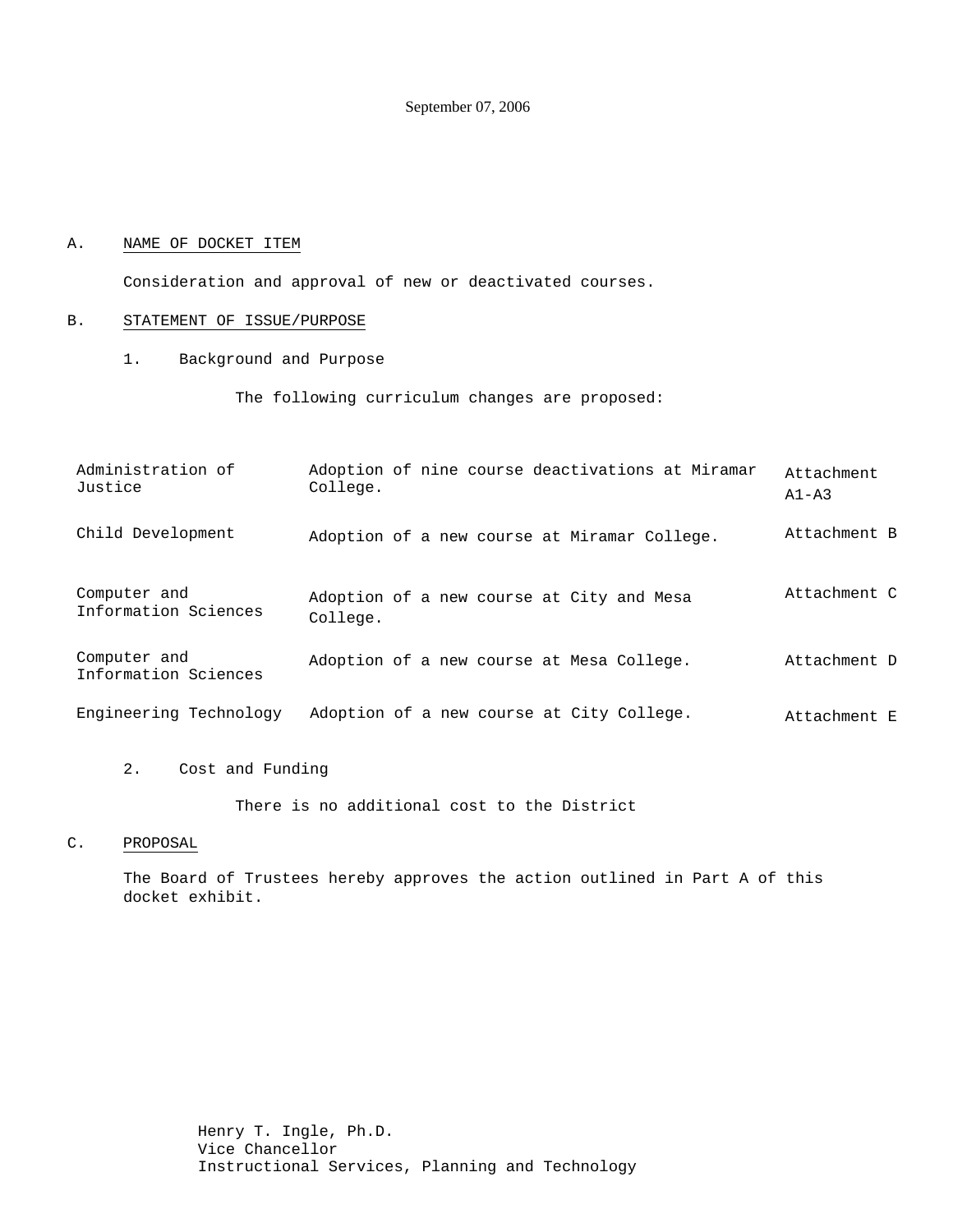Adoption of nine course deactivations at Miramar College.

Proposed course deactivations at Miramar College:

## **157A Court Support and Administration I 3 hours lecture, 3 units Grade Only**

The purpose of this course is to provide an overview of the history, structure and function of the various levels of California Courts, with a focus on criminal justice, and to learn how the courts support and interact with the other components of the criminal justice system. Basic principles of legal analysis and legal writing will be introduced as the class progresses to expose students to the opportunity to resolve legal issues by applying facts to the applicable law. (FT) Associate Degree Credit & transfer to CSU and/or private colleges and universities.

#### **157B Court Support and Administration II 3 hours lecture, 3 units Grade Only**

Students obtain an in-depth understanding of California trial and appellate court system. Content includes a close look at non-judicial court support personnel functions, aspects of the jury system, rights to a speedy and public trial and assistance of counsel, issues of court administration, inherent powers of the courts, and the future of the court system. (FT) Associate Degree Credit & transfer to CSU and/or private colleges and universities.

# **325 S.T.C. Certified Jail Training Officer 30 hours lecture (total), 10 hours lab (total), 2 units**

**Grade Only**  *Prerequisite:* ADJU 323 and ADJU 324, each with a grade of "C" or better, or equivalent. . This course provides training for advanced corrections officers who are assigned as trainers. This course is approved by the California State Board of Corrections and is designed to introduce the student to the role of training officers in corrections. Emphasis is on evaluating trainees, interpersonal communications, ethics, physical fitness, and low and non-lethal weapon certification. (FT) Associate Degree Credit only and not Transferable.

#### **326 S.T.C. Certified Detentions Special Incident Response Training 25 hours lecture (total), 15 hours lab (total), 1.5 units Grade Only**

*Prerequisite:* ADJU 323 and ADJU 324 and ADJU 381 and ADJU 382 and ADJU 383 and ADJU 384, each with a grade of "C" or better, or equivalent.

This 40 hour course provides advanced tactics training for corrections officers assigned to special response teams. Emphasis is on riot suppression, cell extraction, defensive tactics, fire procedures, command and control, and lowlethal weapon certification. Associate Degree Credit only and not Transferable.

#### **328 Correctional Officer Basic Core Courses 120 hours lecture (total), 40 hours lab (total), 8 units Grade Only**

This course is designed to meet training requirements regulated by the Department of Corrections Standards and Training. Completion of this course certifies that the student has completed the entry-level training requirements for Adult Institution Staff. Course content includes limited duty peace officer training, CPR and First Aid. (FT) Associate Degree Credit only and not Transferable.

## **329 S.T.C. Laws of Arrest and Firearms Training**

 **16 hours lecture (total), 24 hours lab (total), 1.5 units Grade Only** 

#### **REQUISITES:**

*Prerequisite:* ADJU 323 and ADJU 324, each with a grade of "C" or better, or equivalent. This course is designed to update the correctional deputy on current legal issues dealing with laws of arrest. The course of instruction includes criminal law, ethics, and inmate supervision. Also included are firearms familiarization, firearms safety, and shooting principles. (FT) Associate Degree Credit only and not Transferable.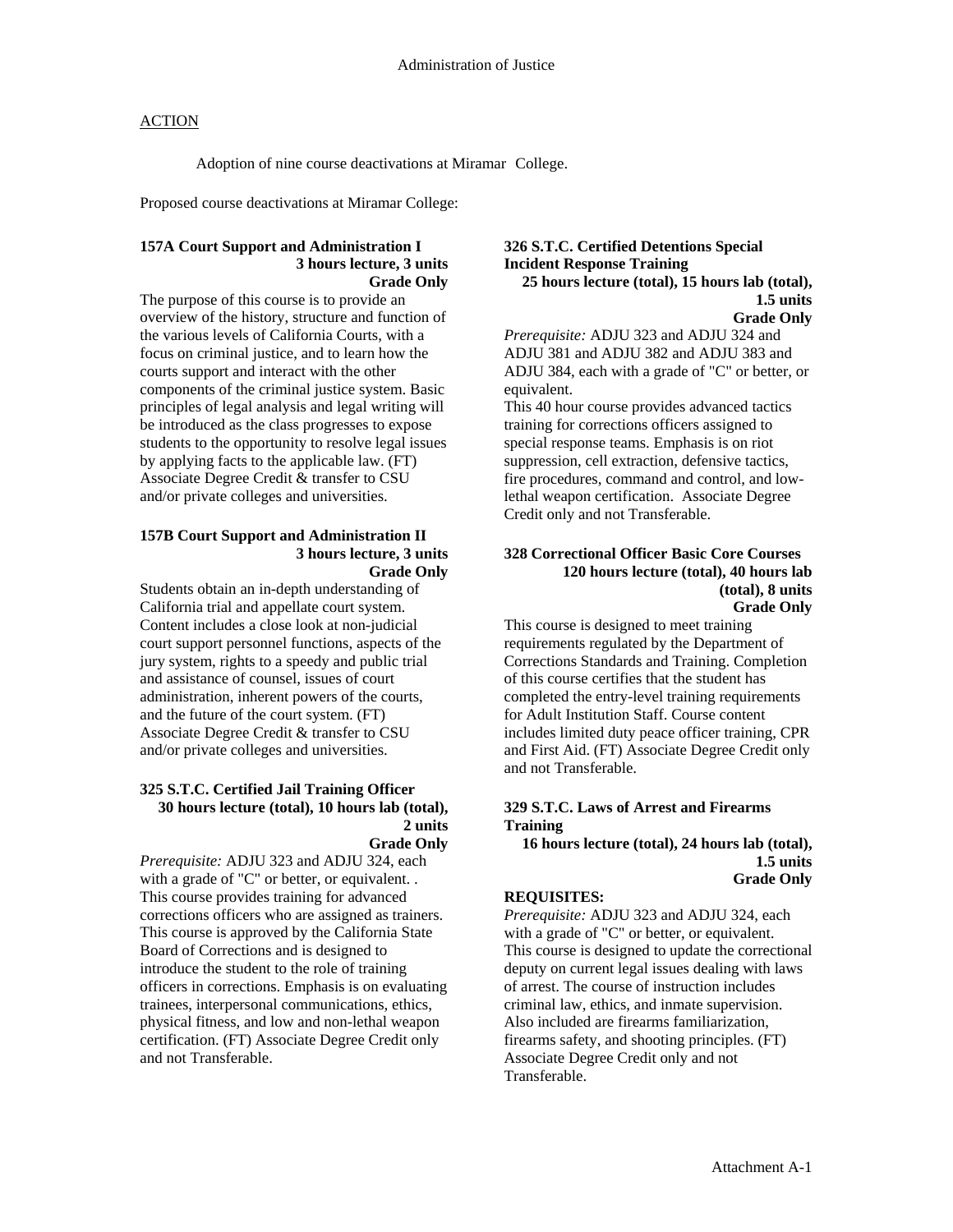# **331 Advanced Officer Training/Field Operations**

#### **20 hours lecture (total), 60 hours lab (total), 2.5 units Grade Only**

*Prerequisite:* ADJU 381 and ADJU 382, each with a grade of "C" or better, or equivalent. This course is designed to provide updated training in the areas of field tactics, criminal law, and general patrol procedures for members of the Sheriff's Department. The course is applicable to deputies and sergeants who are being assigned to patrol stations for the first time or being reassigned to patrol after an absence of more than one year. Associate Degree Credit only and not Transferable.

### **336 S.T.C. Advanced Arrest and Firearms Training**

#### **4 hours lecture (total), 20 hours lab (total), .5 unit Grade Only**

*Prerequisite:* ADJU 323 and ADJU 324, each with a grade of "C" or better, or equivalent. This course is designed to update the Correctional Deputy on perimeter security and transporting inmates outside the detention facility. The course of instruction includes Laws of Arrest and Firearms. (FT) Associate Degree Credit only and not Transferable.

#### **338 S.T.C. Certified Jail OPS. 24 hours lecture (total), 1.5 units Grade Only**

*Prerequisite:* ADJU 323 and ADJU 324, each with a grade of "C" or better, or equivalent. This course is designed to instruct law enforcement/ corrections officers in the moral, legal and safe use of chemical agents. The course provides officers with verbal skills and effective intervention techniques to avoid physical confrontations. The course provides knowledge of cultural differences in surrounding communities and their agencies. This course may be taken four times with different content. (FT) Associate Degree Credit only and not Transferable.

#### **339 S.T.C. Certified Detentions Inmate Disturbance Training 4 hours lecture (total), 20 hours lab (total), 0.5 unit**

# **Grade Only**

*Prerequisite:* ADJU 323 and ADJU 324, each with a grade of "C" or better, or equivalent. This course provides advanced procedures training for correctional personnel to handle critical incidents in the jail which require special response tactics. Topics include: inmate disturbances, riots, cell extractions, containing, controlling and managing a violent critical incident. Instruction will utilize a variety of instructional methods from lecture to scenario training and practical application, allowing the student to apply what he/she has learned. (FT) Associate Degree Credit only and not Transferable.

# **352 S.T.C. Certified Jail OPS 8 hours lecture (total), 16 hours lab (total),**

**0.5 unit** 

**Grade Only** 

*Prerequisite:* ADJU 323 with a grade of "C" or better, or equivalent.

This course is designed to instruct law enforcement corrections officers in the basic use of the 12 gauge shotgun and vehicle operations. Associate Degree Credit only and not Transferable.

## **356D Vehicle Operations for Sheriff's Corrections Academy**

 **8 hours lecture (total), 8 hours lab (total), 0.5 unit** 

**Grade Only** 

*Prerequisite:* ADJU 323 with a grade of "C" or better, or equivalent.

This course is designed to provide the student with the appropriate skills, knowledge and attitudes which will enable him/her to safely and legally operate an emergency vehicle under routine non-emergency driving conditions. (FT) Associate Degree Credit only and not Transferable.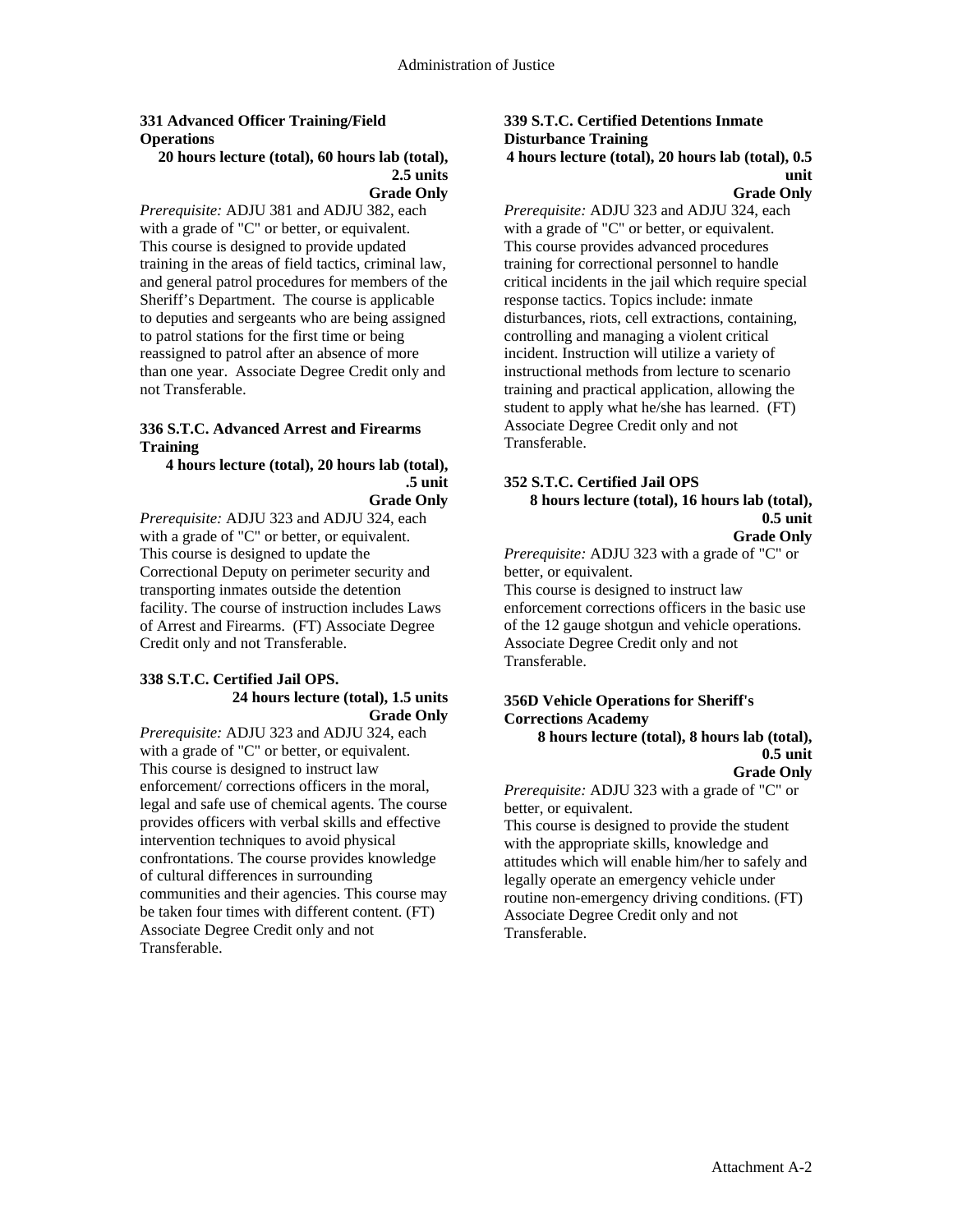## **362 Personnel Issues for Detention Supervisors**

# **24 hours lecture (total), 1.5 units Grade Only**

*Prerequisite:* ADJU 312 and ADJU 323 and ADJU 324 and ADJU 381and ADJU 382 and ADJU 383 and ADJU 384, each with a grade of "C" or better, or equivalent.

This is an advanced 24-hour course designed to train detention supervisors in the skills that are necessary in supervising employees. Topics will include: legal updates, counseling employees in work performance standards, procedures related to Internal Affairs Investigations, Worker's Compensation Issues and department budget and planning strategies. Associate Degree Credit only and not Transferable.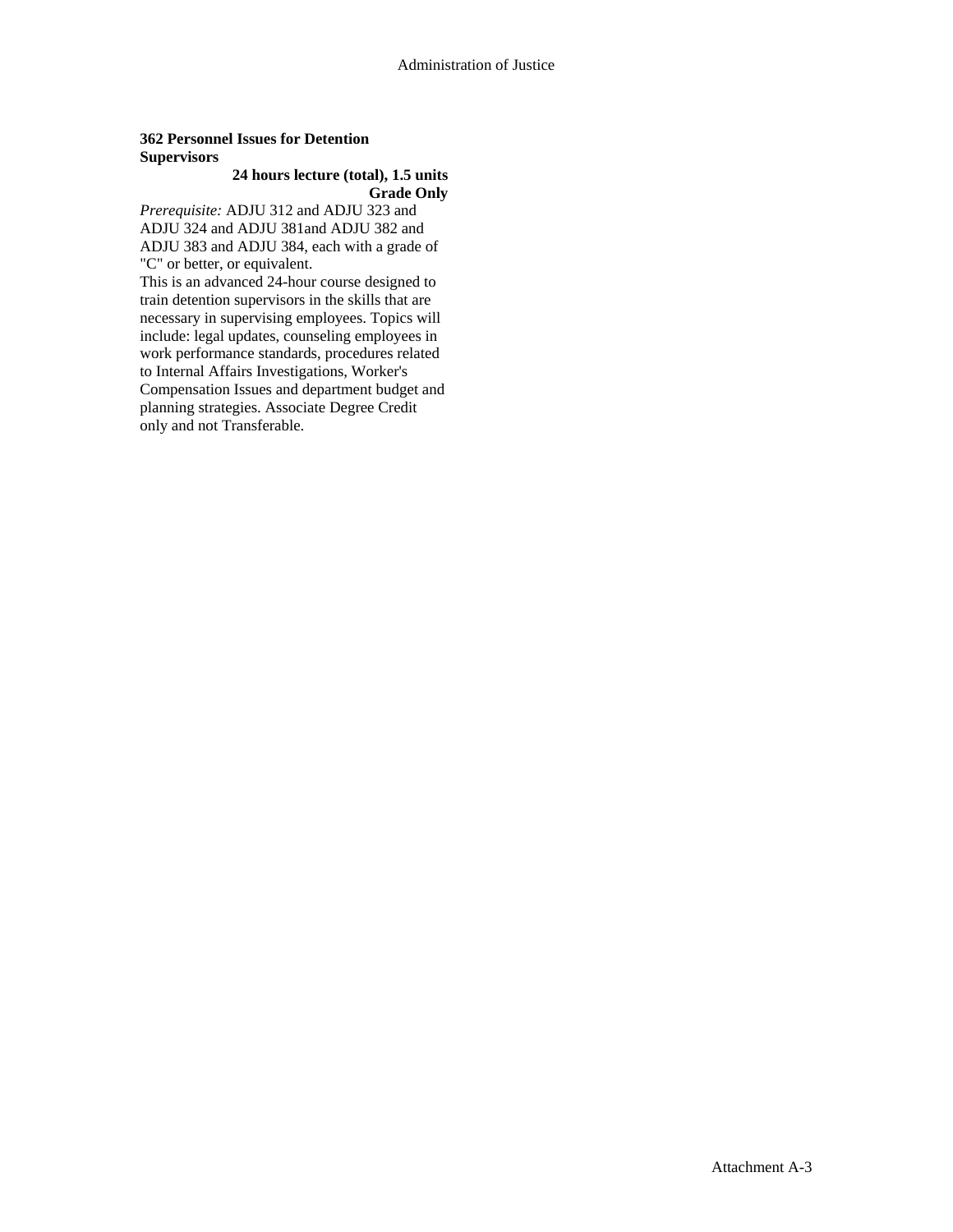Adoption of a new course at Miramar College.

Proposed new course at Miramar College:

#### **089 Childcare as a Business**

### **1 hour lecture, 1 unit Grade Only**

*Advisory:* ENGL 042 and ENGL 043, each with a grade of "C" or better, or equivalent or Assessment Skill Level R4/W4. This course provides students and child development professionals with an analysis of appropriate record keeping and business practices necessary to effectively run a daycare business. The course focuses on the enrollment of children, parent-caregiver relationships, contracts and legal considerations, collection of fees, budgets, and reimbursement of food costs. Students explore a variety of business settings including family daycare, franchise, and individual ownership. (FT) Associate Degree Credit only and not Transferable.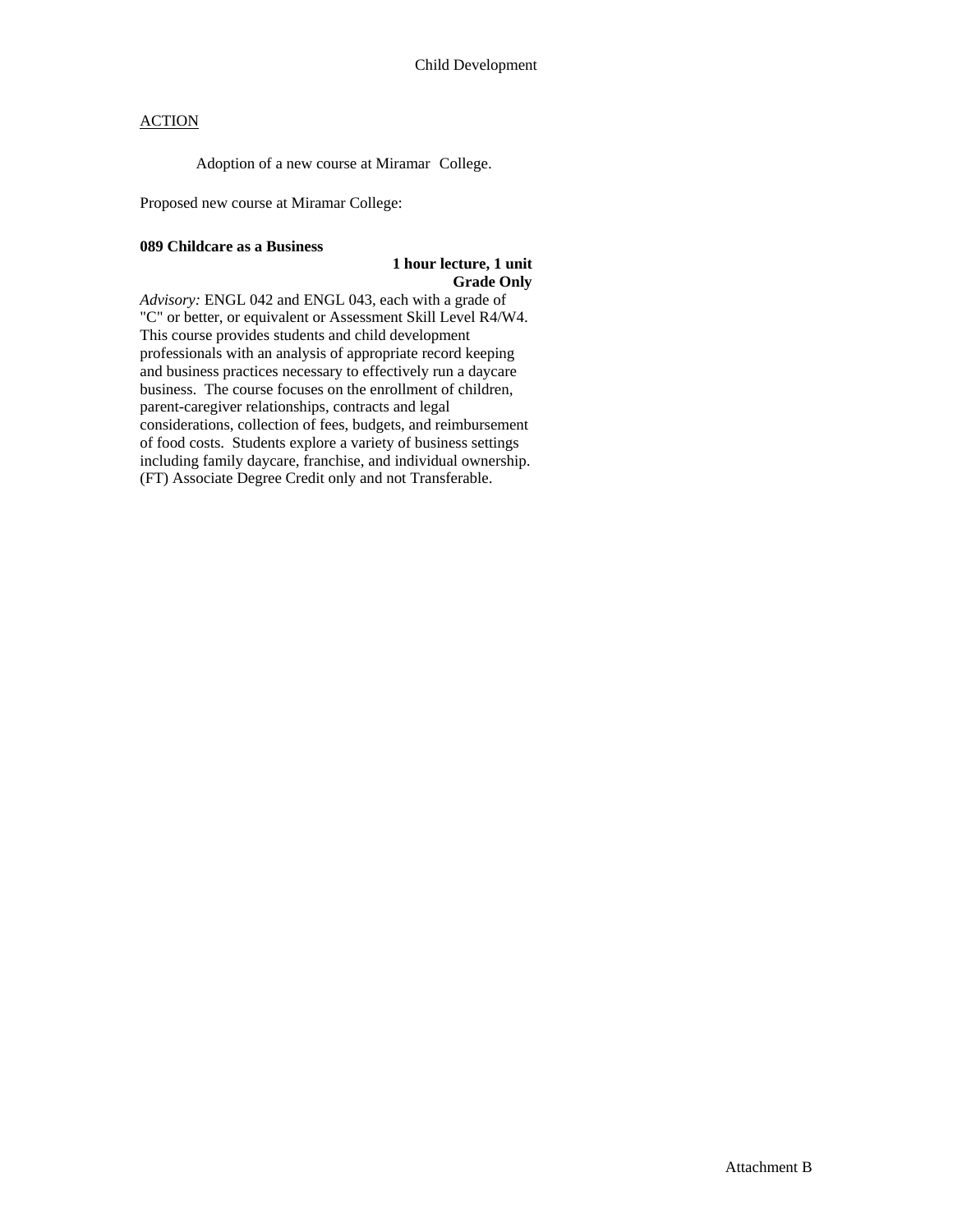Adoption of a new course at City College and Mesa College.

Proposed new course at City College and Mesa College:

### **152 Introduction to the Linux Operating System 3 hours lecture, 3 hours lab, 4 units Credit/No Credit Only**

*Limitation on Enrollment:* This course is not open to students with previous credit for CISC 151. This introductory course to the Linux Operating systems is for new users to learn the programs and services that made the Linux System so increasingly popular, including: the shell, communicating to other users, manipulating files using the file structure, setting file access permissions, full-screen text editing, and programming simple shell scripts. The Novell SuSE Linux implementation is used in the course, but other versions of Linux are also appropriate. (FT) Associate Degree Credit & transfer to CSU and/or private colleges and universities and UC Transfer Course List.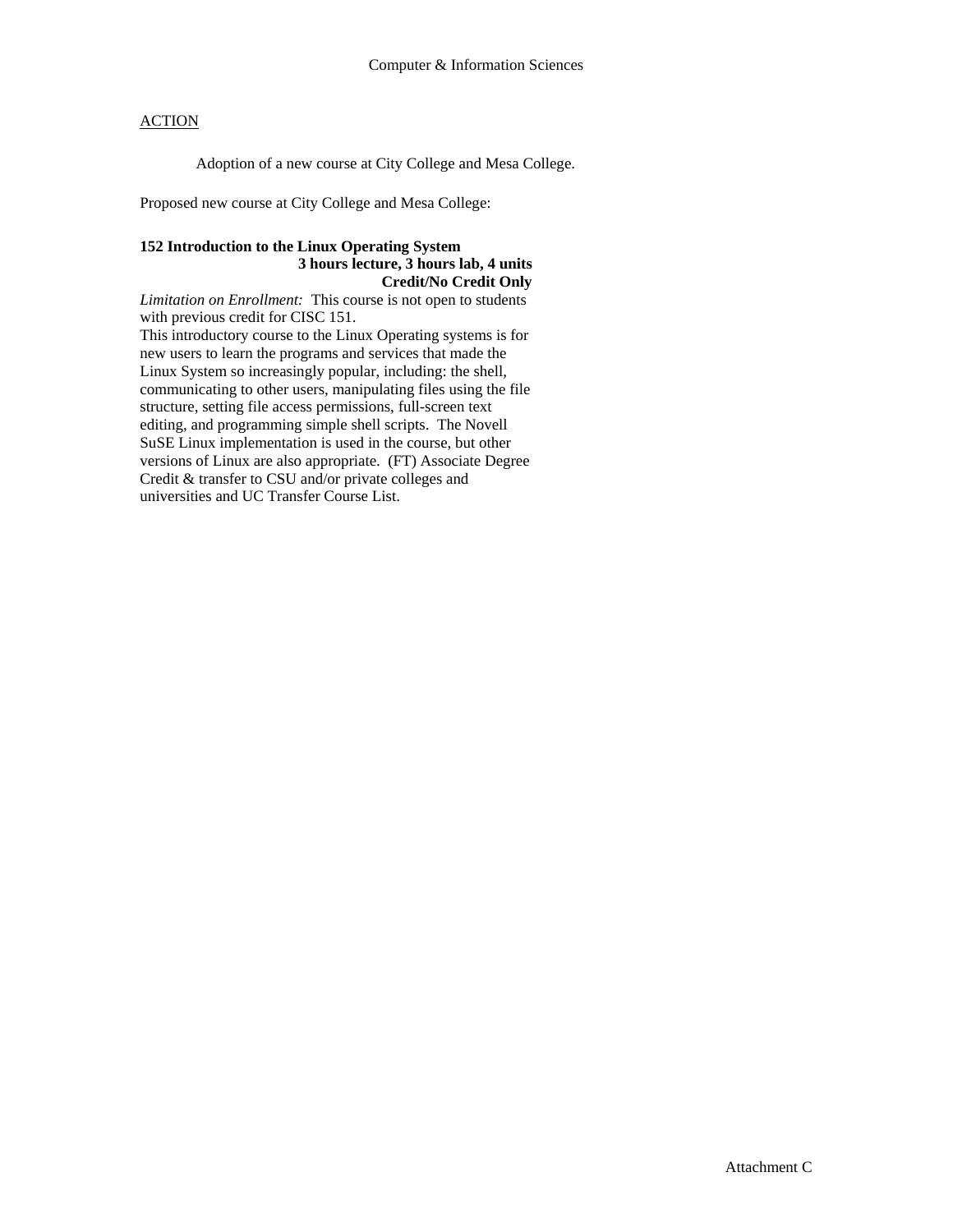Adoption of a new course at Mesa College.

Proposed new course at Mesa College:

### **220 Fundamentals of Computer Game Programming 3 hours lecture, 3 hours lab, 4 units Grade Only**

*Advisory:* CISC 187 or CISC 190 or CISC 192 or CISC 193 with a grade of "C" or better, or equivalent. This course introduces software programmers to the design and development of simple graphical computer-based games. The course may use Java or C# as the programming language of choice. Emphasis is placed on developing games in a team environment, designing logical games that satisfy player needs, and on ensuring that games are of high quality through use of software engineering best practices and proper testing. This course is for students with some previous software programming experience. (FT) Associate Degree Credit & transfer to CSU and/or private colleges and universities and UC Transfer Course List.